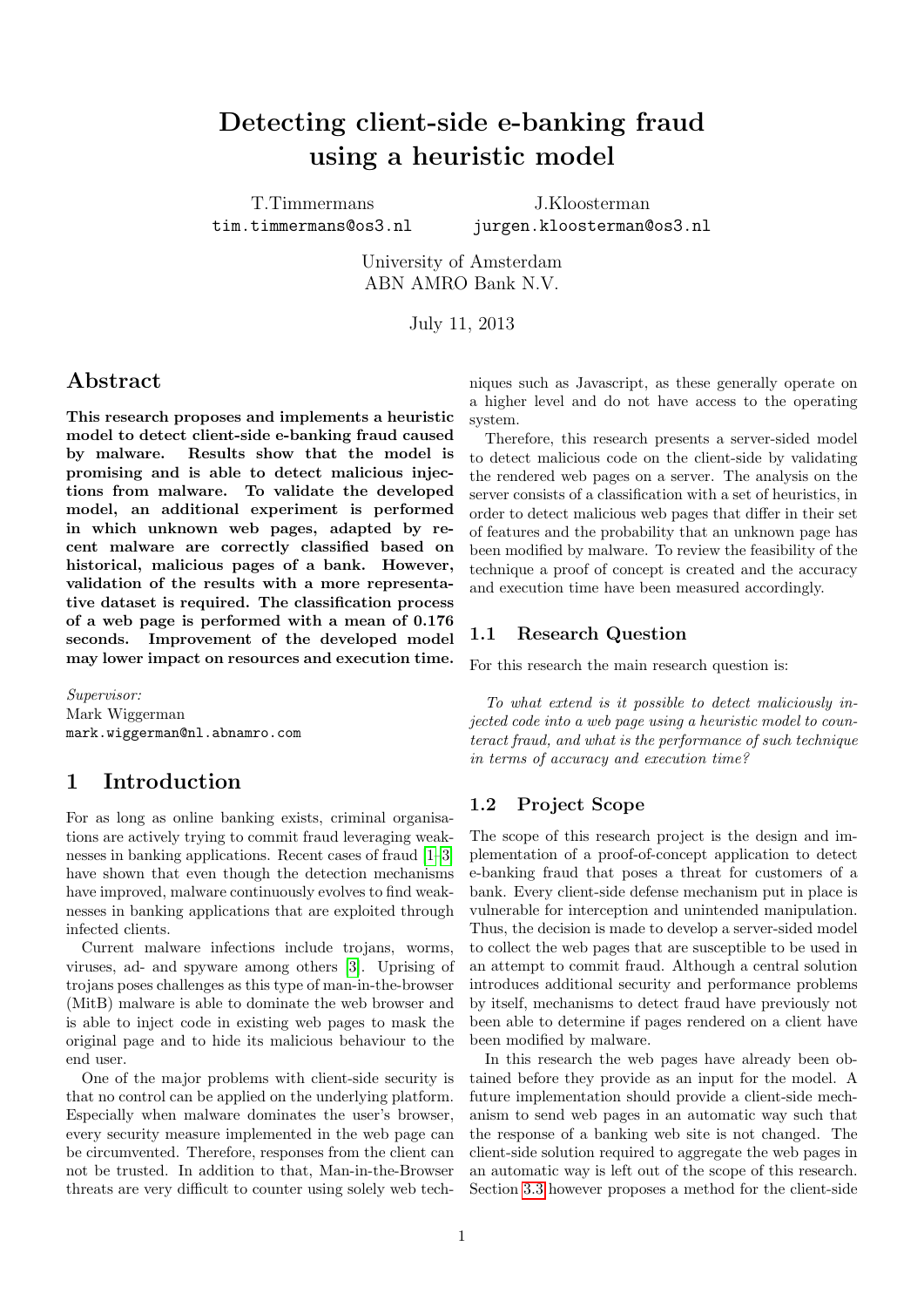implementation.

#### 1.3 Outline

The paper is structured as follows. Existing studies related to the analysis and detection of malicious websites are described in section [2.](#page-1-0) The method used to detect fraud is detailed in section [3.](#page-1-1) The results are presented in section [4.](#page-3-0) Section [5](#page-5-0) and [6](#page-5-1) contain the discussion and a conclusion of the method and results. Finally, challenges for further work are described in section [7.](#page-6-2)

## <span id="page-1-0"></span>2 Related Work

In general, e-banking malware tends to inject malicious scripts and other elements into the web page of a bank. The work by [\[4\]](#page-6-3) resulted in the development of a method to both analyse and detect malicious Javascript. A sandboxed environment based on the SpiderMonkey Javascript implementation was developed in order to deobfuscate, log and profile Javascript code. This solution can distinguish both benign and malicious code.

More research in this area is performed by [\[5\]](#page-6-4). The product of this research is a filter called Prophiler, which uses both static and dynamic syntax analysis techniques to examine millions of web pages for malicious content. The choice for separating static and dynamic syntax analysis was made to only put statically unclassified pages through dynamic analysis. Compared to a situation in which all web pages were put through dynamic syntax analysis, system load with the new filter is reduced by more than 85 percent.

Research performed by [\[6\]](#page-6-5) developed a tool named ZOZ-ZLE, which is a low-overhead solution for detecting and preventing JavaScript malware in the browser. It uses Bayesian classification and the experimental evaluation shows that the tool is able to detect JavaScript malware through static code analysis with a false positive rate of 0.0003%.

When comparing the outline of the research described in this paper and the referenced research, the data acquisition method is different. [\[5\]](#page-6-4) is primarily of intent to apply research on drive-by-downloads and therefore needs to acquire as much data as possible from a list of unknown popular pages. For the research in this paper, it is essential to acquire both benign and malicious pages from a known collection of web pages in order to find erratic behaviour, but also to train a heuristic model accordingly. However, there is an overlap between drive-by-downloads [\[7\]](#page-6-6) and the injections performed by e-banking malware. Finally, a subset of the static syntax analysis techniques applied on HTML web pages that have been described in [\[5\]](#page-6-4) have been independently implemented in the extraction of features in this research.

# <span id="page-1-1"></span>3 Method

E-banking malware such as a trojan horse is able to inject code into the web pages a client requests from the bank's web site. Although the connection is secured to prevent man-in-the-middle attacks, it is not able to inspect how the web pages on the client are displayed. A Man-in-thebrowser attack, in which malware hooks on browser events, is difficult to detect as almost anything on the client-side can be modified. In general the convention is that clients can not be trusted and that mechanisms to detect fraud are placed in a server-side architecture.

#### 3.1 Overview

<span id="page-1-2"></span>

Figure 1: Overview of the model

Figure [1](#page-1-2) describes a model to get insight whether a client is attempting to commit fraud based on the information present in the web page a browser has rendered. As an end user requests a page, the web browser will request that particular page and renders it upon retrieval by the render engine, e.g WebKit<sup>[1](#page-1-3)</sup>. A concise comparison of web browser engines can be obtained from [2](#page-1-4) .

Given the characteristics of a browser engine a web page is displayed differently on popular web browsers such as Mozilla Firefox, Google Chrome and Internet Explorer. However, these minor differences are not the main problem, as a trojan horse can add additional elements to the received page before or while the page is actually shown to the user.

By obtaining the Document Object Model (DOM) [3](#page-1-5) from a web browser, the DOM gives insight into how malware might have adapted a web page. If this data is aggregated and sent to a separate channel throughout the time a user is active in the e-banking environment, this data can be used as a starting point for further analysis.

#### 3.2 Model

Comparable to the research by Canali, et al. [\[5\]](#page-6-4), the method in this paper is also divided in several phases (see figure [2.](#page-2-1) The initial phase consists of the aggregation of data from the DOM for a set of clients. In the second phase, this set of data is analysed by extracting a selection of features that are stored in a central location. Third, the extracted features in the database are transformed to a vector of scores per web page using a preprocessor. With

<span id="page-1-4"></span><span id="page-1-3"></span> $1$ <https://www.webkit.org/>

<sup>2</sup>[https://en.wikipedia.org/wiki/Comparison\\_of\\_web\\_](https://en.wikipedia.org/wiki/Comparison_of_web_browser_engines) [browser\\_engines](https://en.wikipedia.org/wiki/Comparison_of_web_browser_engines)

<span id="page-1-5"></span> $3$ <http://www.w3.org/DOM/>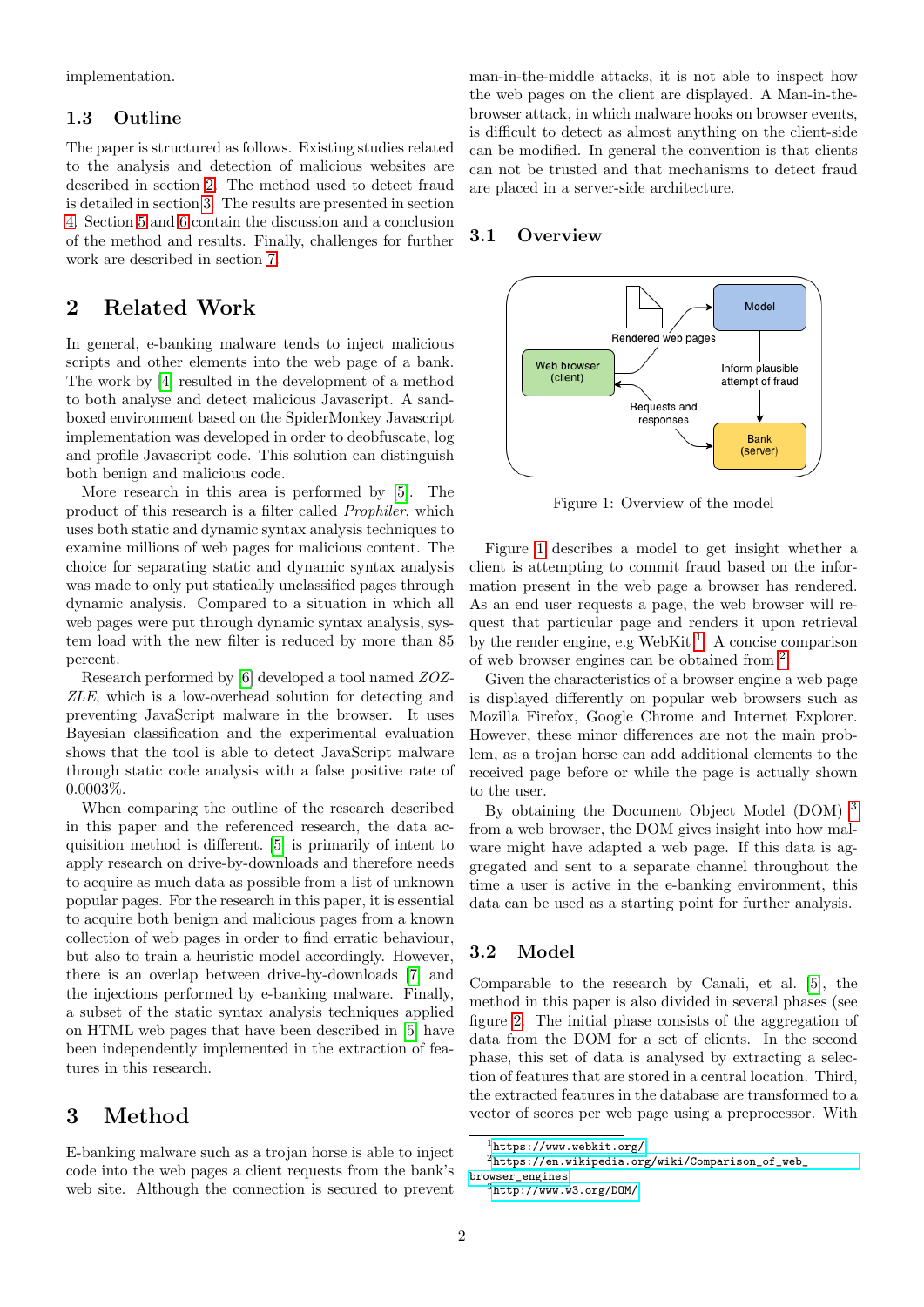all the vectors as an input, the vectorised data is processed in a Bayesian classifier to compute a probability that a web page is either benign or malicious. Based on this score, the bank is informed that there are signs that a client is committing e-banking fraud.

<span id="page-2-1"></span>

Figure 2: Model components

#### <span id="page-2-0"></span>3.3 Aggregation of data

When a client requests a web page, the web browser requests that particular page. After receiving it, the page is rendered by the browser engine.

As the Document Object Model (DOM) from a web browser can be obtained using Javascript, the document.documentElement.outerHTML attribute  $4$  of the DOM contains a serialized HTML string of the rendered page. This attribute provides insight how malware modifies a web page. If this data is aggregated and sent to a separate channel throughout the time a user is active in the e-banking environment, this data can be used as a starting point for automated static analysis. As described in section [1.2,](#page-0-0) obtaining the data in an automatic way is left out of the project's scope. However, the next paragraph presents recommendations how this method can be implemented in a relatively secure manner.

#### Hiding techniques

Javascript can be used to send a web page, using nonblocking asynchronous requests, from a client over a secured channel (e.g HTTPS connection) to a system that aggregates these web pages for further analysis [\[8\]](#page-6-7). It is important to acknowledge that everything on the client-side can be manipulated. It is difficult to protect Javascript code, since it is not compiled into byte or binary code [\[9\]](#page-6-8). Therefore, a number of recommendations are presented how Javascript code can be obfuscated to make it difficult to tamper with.

Function Reordering Randomly reorder function declarations. Makes it harder to properly reference different parts of the code.

- Dead code Injection Randomly inject dead code, preferably derived from the source code. It can be isolated using opaque predicates.
- Literal replacement Replace literals with randomly generated numbers of ternary operators.
- String encoding Using different types of encoding to hide the plain text the source code.

The above recommendations are all part of the obfuscation process to make the source code harder to understand, even with the help of computing resources. The script should be placed in a random place in the HTML document upon each request. This makes it harder for attackers to strip the code from the page. Also, the source must be obfuscated with different parameters in order to serve multiple versions of the script. This is possible by using different encodings and using randomly injected code. Obfuscation techniques, algorithms and available tools are discussed in [\[9,](#page-6-8) [10\]](#page-6-9).

#### <span id="page-2-3"></span>3.4 Feature extraction

This component uses the input of captured web pages as a start to extract features. Both malicious and benign pages are analyzed to identify a representative set of features to construct a classification model. The features are divided into three categories: HTML, Javascript and URL features. The features are based on anomalies found during the analysis of the pages that distinguish benign from malicious pages.

The first category, HTML, contains features about the HyperText Markup Language (HTML) structure of the web page. The second category, Javascript, contains features based on Javascript snippets found in the HTML. The Javascript features focus on identifying malicious Javascript. The third category, URL, contains features for identifying malicious URLs that are found in the web page. Appendix [A.1](#page-7-0) shows the entire set of identified features and their descriptions.

The output of the feature extraction module is a  $key$ value list for each category. This output can be forwarded directly to the preprocessor or stored in a database.

#### 3.5 Preprocessor

The preprocessor component transforms the output from the feature extraction into a vector array that is expected as input for the classifier. Besides the mapping of data, the preprocessor also contains important logic that is used to identify the maliciousness of URLs.

The features extracted from each URL are translated to a total url score. The scoring mechanism is based on a rule-based system that assigns points based on the outcome of a condition. For example, if the domain is outside the scope of the bank's website the score increases. Another example: an URL in the src attribute of a script tag does not contain a .js extension and has multiple parameters.

The URL's from the known benign pages are placed on a whitelist, since they are extracted from a trusted

<span id="page-2-2"></span><sup>4</sup>[https://developer.mozilla.org/en-US/docs/Web/API/](https://developer.mozilla.org/en-US/docs/Web/API/element.outerHTML) [element.outerHTML](https://developer.mozilla.org/en-US/docs/Web/API/element.outerHTML)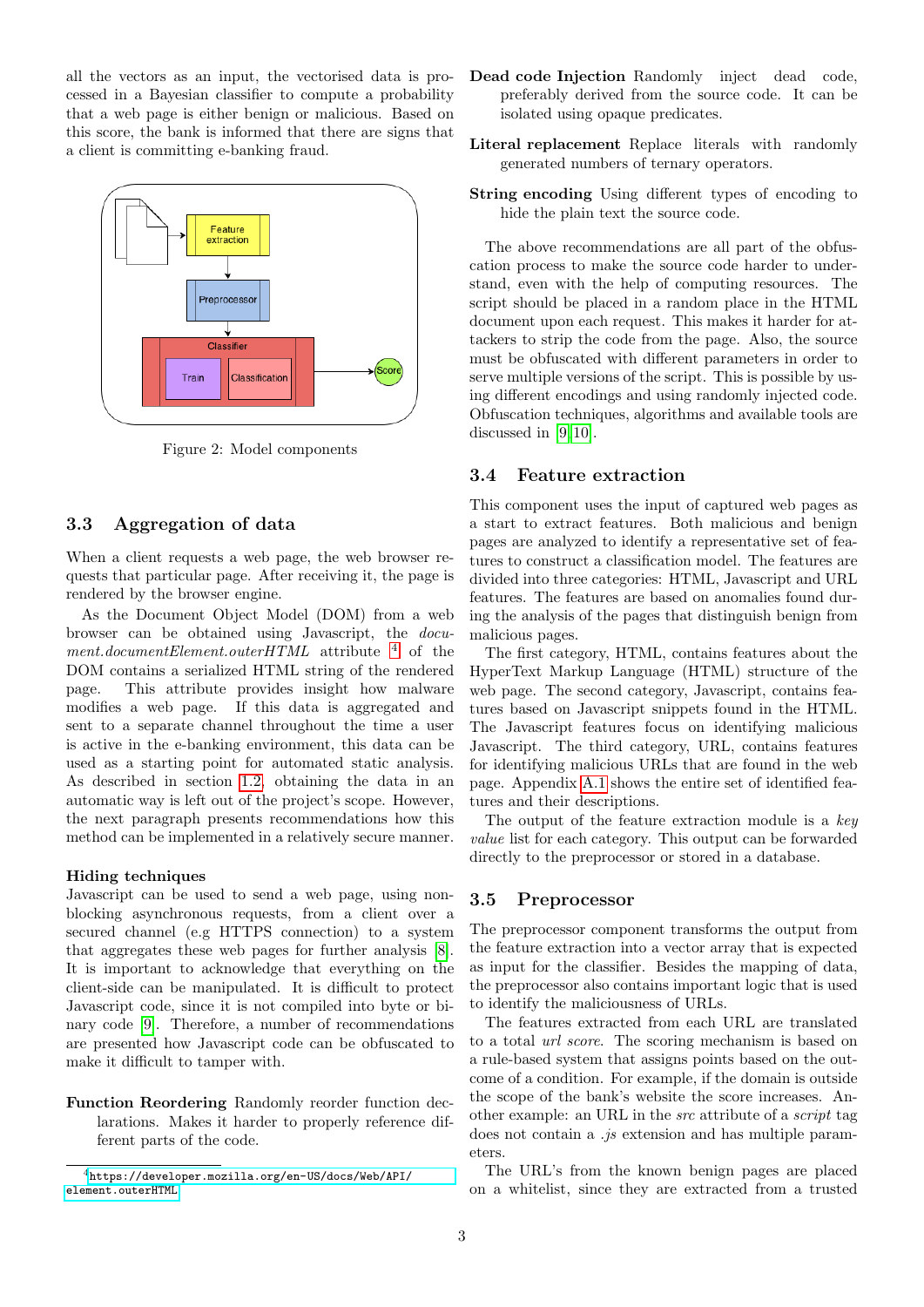source. Therefore, those URLs are skipped from the score assigning process in order to reduce processing time.

<span id="page-3-1"></span>

| URL                     | Classification | Score |
|-------------------------|----------------|-------|
| https://www.abnamro.nl/ | benign         |       |
| nl/logon/               |                |       |
| https://ajax.           | malicious      | 30    |
| googleapis.com/ajax/    |                |       |
| libs/jquery/1.4.2/      |                |       |
| jquery.min.js           |                |       |
| https://approvehost.    | malicious      | 50    |
| net/nl/inl.php?un=LAB1_ |                |       |
| E532648AFE2B7396&bn=    |                |       |
| $abnamrokst =$          |                |       |
| undefined&get_drow=get  |                |       |

Table 1: Example URLs and their assigned score using a rule-based approach

Table [1](#page-3-1) shows three example URLs and their assigned score. The first URL resides within the scope of the bank's domain and is also listed on the whitelist, created during training, and therefore classified as benign. The second URL, a popular Javascript library, is injected by malware and used to modify elements on the page. Classified as malicious and assigned a score of 30. The last URL is also injected by malware and due to the used TLD and number of parameters it has a score of 50.

#### 3.6 Classifier

The naïve Bayes classifier  $[11, 12]$  $[11, 12]$  is the model's core component. This is the process that identifies to which of a set of categories a web page belongs to. A Bayes probabilistic classifier is based on applying the Bayes theorem [\[13\]](#page-6-12) that relies on the assumption that the features that were obtained from the preprocessor are independent.

There are two steps required in order to use the classifier: training and classification. Training is the process of taking content that is known to belong to specified classes and creating a classifier on the basis of that known content. Classification is the process of using the classifier with such training content and running it on unknown content to determine class membership.

The basis is a training set that contains class instances (malicious or benign), which are the principles of supervised machine learning [\[14\]](#page-6-13). The classifier used in this research can be compared to a Bayesian spam filter [\[15\]](#page-6-14), which distinguishes 'spam' and 'nospam' categories. More specifically, the Naive Bayes algorithm for multinomial distributed data is used [\[16\]](#page-7-1).

#### <span id="page-3-3"></span>3.7 Dataset Evaluation

This section evaluates the dataset that is used to conduct the experiments. To gather samples for the creation of the dataset, benign samples of the banks web site are created with Internet Explorer, Firefox and Google Chrome. It is taken into consideration that users may have plugins installed that inject elements and code into the web site. These injections are benign and the classifier needs to be trained on this behavior in order to distinguish them from malicious characteristics.

Therefore, benign samples are created with Firefox and Google Chrome that have multiple plugins activated (1, 5 and 25 activated plugins). Currently, no statistics are published by both Google and Mozilla about the number of installed plugins. Accordingly, it is assumed that the majority of Chrome and Firefox users extended the default browser functionality with plugins. The created benign samples should ensure for a representative set that corresponds to the real world.

The experiments are performed with web pages from a major bank in the Netherlands. This bank provided a small number of known malicious samples. These samples are web pages, adapted by ZeuS, Citadel and SpyEye malware. However, the number of malicious samples is too limited in order to sufficiently train the classifier. Although this limitation, it is still possible to create a large dataset with mostly benign samples.

### <span id="page-3-0"></span>4 Results

This section describes the results derived from the experimental concept.

#### 4.1 Feature Relevance

As described in section [3.4](#page-2-3) the important features are identified by analyzing known samples that were modified by malware. However, an additional validation mechanism is required to determine the relevance of each individual feature. It is for example possible that a feature does not show enough deviation to distinguish a malicious from a benign page.

<span id="page-3-2"></span>

Figure 3: Normal distribution of the body\_attrib\_length feature

Therefore, for each feature, the mean and standard deviation for the benign and malicious dataset are calculated to verify their relevance. In figure [3,](#page-3-2) normal distribution is applied to visualize the distribution of the body attrib length feature between the different datasets. The figure shows that a large deviation exists between the two datasets for this feature. Hence, the feature can be used to distinguish between malicious and benign characteristics. Table [3](#page-8-0) in [A.2](#page-7-2) shows how the mean and standard deviation for both malicious and benign web pages differ.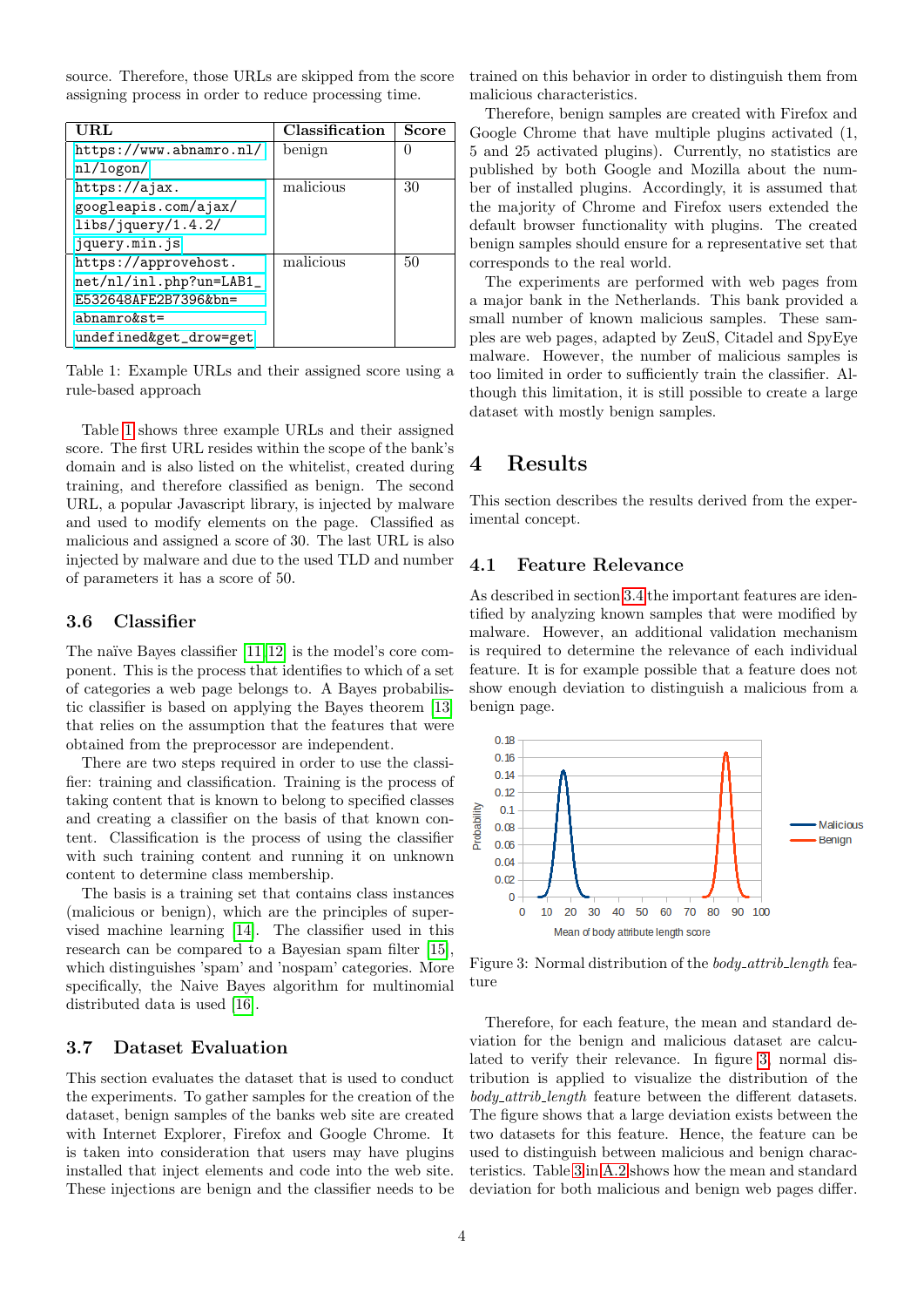<span id="page-4-0"></span>

Figure 4: Normal distribution of the *unique elements* feature

The opposite of figure [3](#page-3-2) is shown in figure [4.](#page-4-0) The distribution does not show that there is a deviation between the two datasets for the unique elements feature. Therefore, the feature is not relevant as it has no influence to distinguish a page from malicious or benign.

#### <span id="page-4-5"></span>4.2 Performance

The performance of the system is divided into several parts:

- training of the classifier;
- feature extraction;
- classification of a web page.

#### Training of the classifier

The trainer fetches all the features from the database that are stored by the feature extraction. The features are processed by the preprocessor. Finally, the processed features are passed to the classifier to train on the data. Figure [5](#page-4-1) shows the performance of the preprocessor and the trainer of the classifier.

<span id="page-4-1"></span>

Figure 5: Performance of the trainer

It takes the preprocessor 307 seconds to process 8192 elements. The training of the classifier only takes 0.046 seconds. The preprocessor processes both HTML and URL features and highly depends on the database infrastructure. The training process consists of calculating the distribution of the data.

#### Feature Extraction

The feature extraction exists of two components: HTML features and features extracted from (Uniform Resource Locator) URLs found in a web page. Figure [6](#page-4-2) shows the performance of the two components. Both variables show an increase in time when the character count increases in a logarithmic scale.

<span id="page-4-2"></span>

Figure 6: Performance of the feature extraction

#### Classification

The classification of an unknown page consists of three steps. First, features are extracted from the page. Subsequently, the features are processed by the preprocessor. The result from that process is a vector that is used to classify the page using the, already trained, classifier. Figure [7](#page-4-3) shows the individual performance of the three different components that are required to perform the classification. The *execution time* variable is the sum of all components.

<span id="page-4-3"></span>

Figure 7: Performance of the classification

The increase of execution time is caused by the feature extraction and preprocess components that have to parse more data if the page length increases. The classification of a page takes only 0.0001 seconds, which is independent of the page length.

#### <span id="page-4-4"></span>4.3 Classification Accuracy

As described in section [3.7](#page-3-3) the used dataset contains a limited number of known malicious samples. Therefore, it is not possible to perform a valid test to measure the accuracy of the classifier. Although this limitation, an experiment is conducted to determine the current accuracy of the technique. The results from this experiment are an estimate on how the classifier could perform on novel data.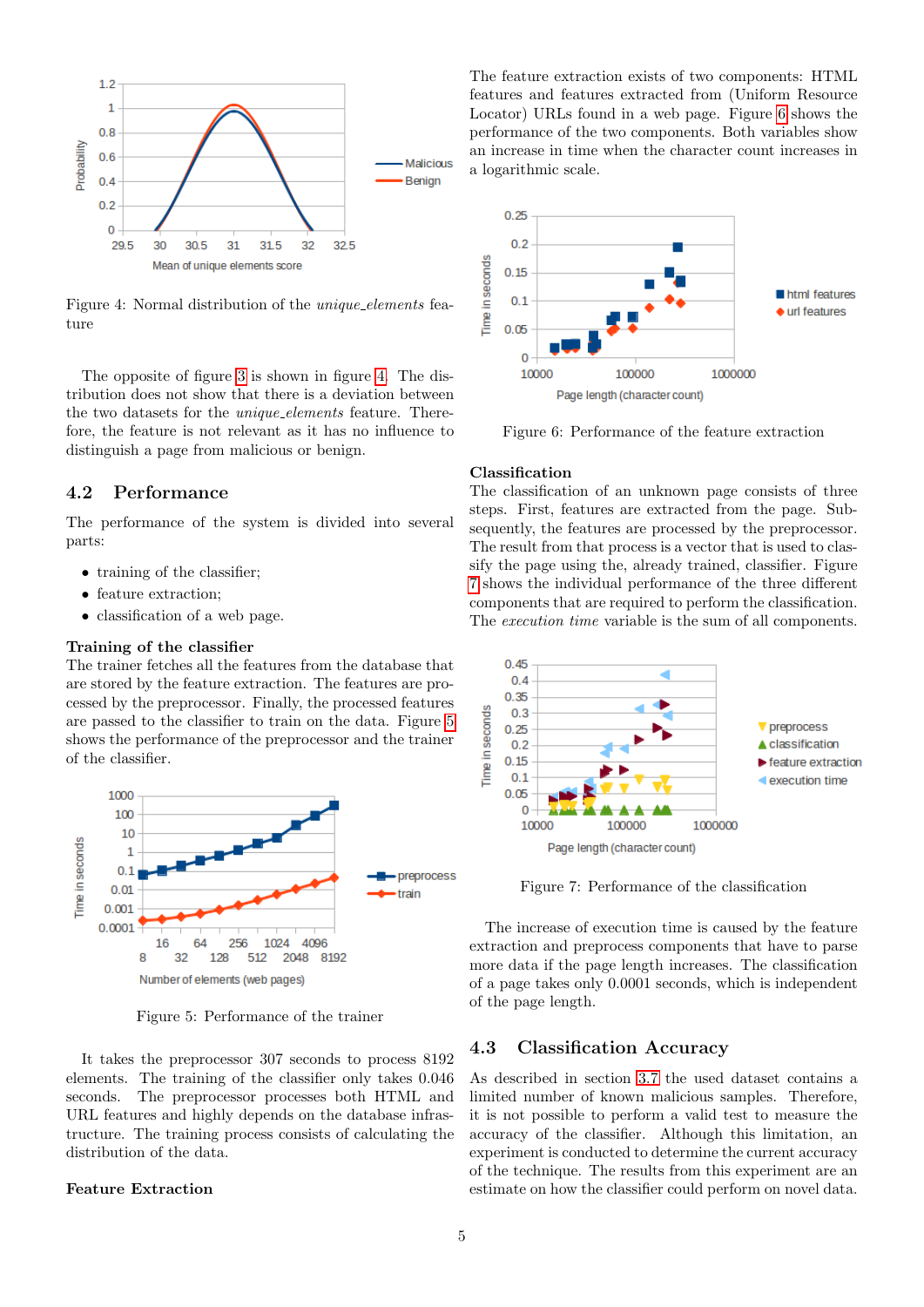A test set with a total of 10 known malicious and benign samples is created and tested against the training set. This is an iterative process performed with an increasing amount of samples in the training set. The training set consists of mostly of benign samples due to the lack of known malicious samples. Only three malicious samples are used to train the classifier.

<span id="page-5-2"></span>

Figure 8: Classification accuracy

Figure [8](#page-5-2) shows the results of the experiment. With only 8 samples in the trainer, the classifier is able to correctly classify 50% of the unknown instances in the test set. By increasing the number of benign samples, the classifier is more accurate. With 32,000, mostly benign, samples in the training set, the classifier reaches an accuracy of 90%.

Therefore, the hypothesis is formulated that a strong, benign baseline improves the classification process in order to detect unknown malicious pages. However, this can only be verified with a larger dataset and it is also required to verify the results from this experiment.

#### Model Validation

The results from the classification accuracy are promising (see figure [8\)](#page-5-2). However, an experiment with a larger dataset is needed to verify the results. A simple experiment is conducted in order to validate that the model is able to correctly classify unknown malicious pages.

First, the classifier is trained on pages, adapted by ZeuS malware [\[17\]](#page-7-3). Subsequently, the classifier is tested on an unknown page, adapted by malware from the Citadel [\[18\]](#page-7-4) family. In this test, the unknown page is classified as malicious with a probability of 100%.

### <span id="page-5-0"></span>5 Discussion

Although the developed concept is in an experimental state, the performance can be evaluated as reasonable, but further optimization will certainly reduce execution time. Areas of interest include a more extensive selection of features, a more efficient implementation to extract features from web pages and the usage of a high performance database system to lower the time to execute the preprocessor.

In addition to that, the decision to choose for a naïve Bayes classifier is primarily based on the fact that this classifier reaches its asymptotic error quickly with regards to the number of training examples [\[19\]](#page-7-5). Therefore, it is the preferred choice when using limited number of training instances.

Using the hold out method to evaluate the performance of the classifier, the dataset is partitioned into two mutually exclusive subsets. It is common to designate two third of the data to train the classifier and the remaining one third is used as test set to measure the performance [\[20\]](#page-7-6).

The dataset used in this research does not allow for this cross-validation technique, as the dataset only contains a few number of malicious instances (see section [3.7\)](#page-3-3). Due this limitation, the use of the m-fold cross-validation is also not possible. Therefore, a fixed test set is created with a total of 10 malicious and benign instances. The result from the classifier accuracy experiment (see section [4.3\)](#page-4-4) can only be used as an estimate for further research.

Furthermore, due the shortage of malicious instances in the dataset, the used method to validate the model can be inappropriate and could lead to over-fitting. This term describes the situation in which a classifier is more accurate in classifying known data than predicting novel data. This is in general a problem when using small training sets [\[21\]](#page-7-7).

Another subject of discussion are the privacy implications involved in an implemented model. If a client sends rendered web pages to a validation server, the implementation should consider the presence of privacy related data in these pages. In case of a financial organization, it is advised to handle that data with the same care as other sensitive customer data.

# <span id="page-5-1"></span>6 Conclusion

This research proposed and implemented an heuristic model for client-side fraud detection. Although the used dataset contains a limited number of malicious instances, the results from the experiments are promising. The classifier reaches an accuracy of 90%, but needs validation with a larger, more complete dataset. To validate the model and the used technique, a second experiment is conducted. By training the classifier on malicious pages, adapted by Zeus malware, it correctly classified an unknown page, adapted by Citadel malware as malicious.

The performance measures show that the classification of an unknown page is performed with a mean of 0.176 seconds. This also includes the feature extraction and preprocess operation. The training of the classifier with 8192 instances only takes 0.046 seconds. The preprocessing of the data, before the training, is a more expensive operation which takes 307 seconds for 8192 instances. After the preprocessing and training of the data, the classifier can be kept in memory and re-training is only required for new train data.

To conclude, with some certainty it can be ensured that the developed model is feasible to counteract fraud. Based on the used data set and validation method, the reached accuracy is satisfactory and can be used as an estimate for further research. The execution time to classify an unknown page is within bounds, since the requests can be handled asynchronous. However, since it is an experimental concept, further improvements can be made to lower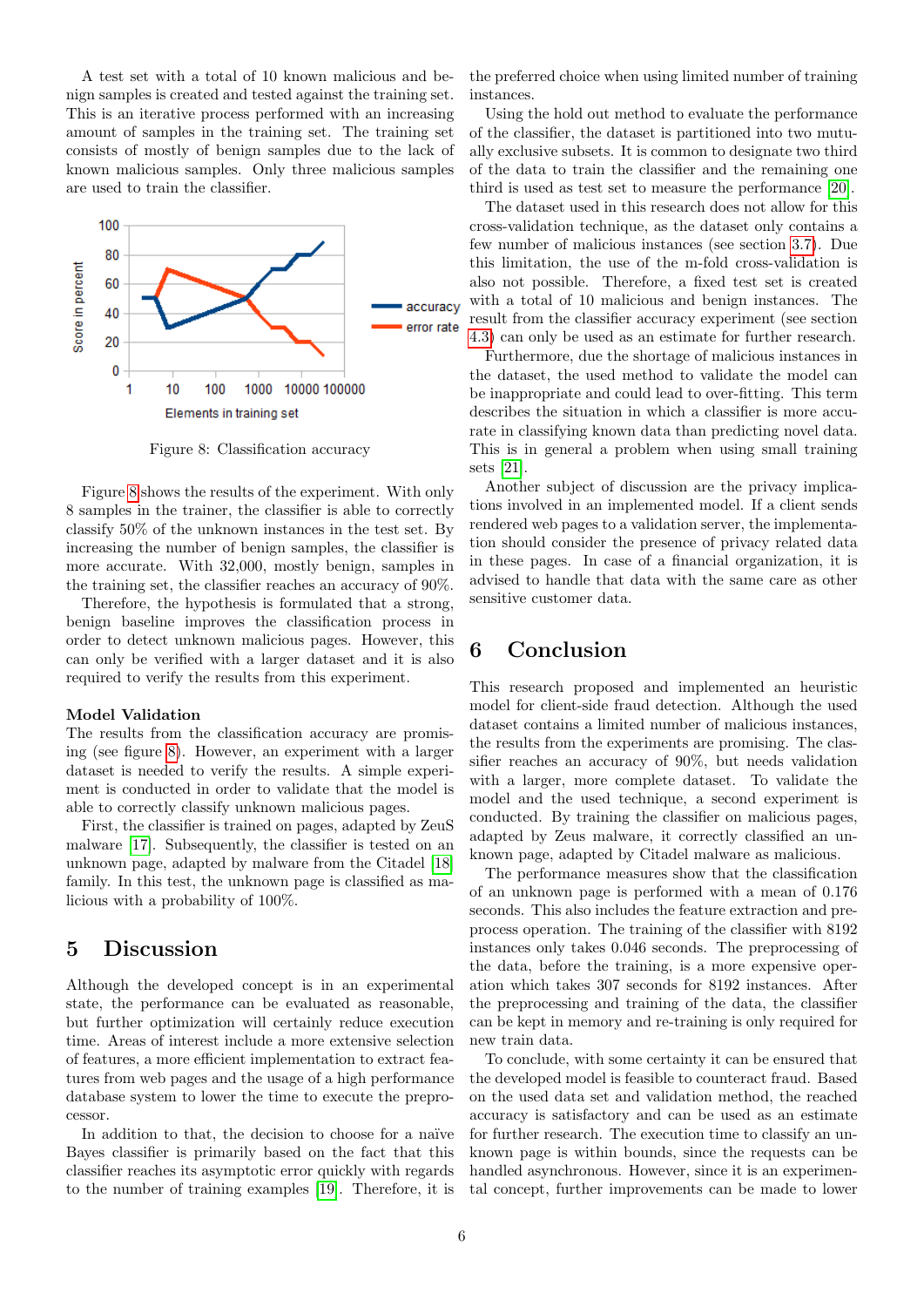the impact on resources and optimizing execution time.

## <span id="page-6-2"></span>7 Further Work

Classification accuracy validation The major challenge for further work is validating the classification accuracy (see section [4.3\)](#page-4-4). The limited number of malicious instances in the training set are not representative for the accuracy result. Although the classifier reaches an accuracy of 90%, this result is achieved by training the classifier on mostly benign instances. Also, the test set consisted more malicious instances than present in the training set. The used validation method might be inappropriate and a new experiment with a more complete dataset is required.

Hybrid implementation All components in the model are implemented on the server side. Therefore, the clients send the rendered web pages to a validation server. The easiest method, for malware, to by-pass the validation is executing the injections after the page validation process has completed. In order to counteract this, multiple validations of a page are required.

Sending a page multiple times to the validation server can lead to performance issues and an increase in bandwidth. To lower the impact on the validation servers, the feature extraction process can be implemented on the client-side using Javascript. Although such implementation significantly lowers the size of the requests, it is possible for attackers to disassemble the code and understand on which features the page is validated. Research on this field is required to determine if such a solution is feasible to implement.

Optimization of the model As an experimental proof of concept, the model is implemented in Python. The performance results (see section [4.2\)](#page-4-5) show that most time is required for the feature extraction process. The feature extraction is implemented using the Beatiful Soup<sup>[5](#page-6-15)</sup> library for Python. Optimizing the code, using another library or using a lower level programming language can improve performance.

Increase number of features A total number of 26 features are identified from the HTML, Javascript and URLs. Probably, more features can be identified in order to make the classifier more accurate.

### References

- <span id="page-6-0"></span>[1] Lucian Constantin. Researchers warn of increased zeus malware activity this year. ["https://www.networkworld.com/news/2013/]("https://www.networkworld.com/news/2013/052413-researchers-warn-of-increased-zeus-270142.html") [052413-researchers-warn-of-increased-zeus-]("https://www.networkworld.com/news/2013/052413-researchers-warn-of-increased-zeus-270142.html")[270142.html"]("https://www.networkworld.com/news/2013/052413-researchers-warn-of-increased-zeus-270142.html"), May 24, 2013.
- [2] emc.com. Phishing in season tax time malware, phishing and fraud. ["http://www.emc.]("http://www.emc.com/collateral/fraud-report/rsa-april-2013-fraud-report.pdf")

[com/collateral/fraud-report/rsa-april-2013]("http://www.emc.com/collateral/fraud-report/rsa-april-2013-fraud-report.pdf") [fraud-report.pdf"]("http://www.emc.com/collateral/fraud-report/rsa-april-2013-fraud-report.pdf"), April 2013.

- <span id="page-6-1"></span>[3] Panda security press. Pandalabs q1 report: Trojans account for 80set new record. ["http:]("http://press.pandasecurity.com/news/pandalabs-q1-report-trojans-account-for-80-of-malware-infections-set-new-record/") [//press.pandasecurity.com/news/pandalabs]("http://press.pandasecurity.com/news/pandalabs-q1-report-trojans-account-for-80-of-malware-infections-set-new-record/")[q1-report-trojans-account-for-80-of]("http://press.pandasecurity.com/news/pandalabs-q1-report-trojans-account-for-80-of-malware-infections-set-new-record/")[malware-infections-set-new-record/"]("http://press.pandasecurity.com/news/pandalabs-q1-report-trojans-account-for-80-of-malware-infections-set-new-record/"), May 3, 2013.
- <span id="page-6-3"></span>[4] Ben Feinstein, Daniel Peck, and I SecureWorks. Caffeine monkey: Automated collection, detection and analysis of malicious javascript. Black Hat USA, 2007, 2007.
- <span id="page-6-4"></span>[5] Davide Canali, Marco Cova, Giovanni Vigna, and Christopher Kruegel. Prophiler: a fast filter for the large-scale detection of malicious web pages. In Proceedings of the 20th international conference on World wide web, pages 197–206. ACM, 2011.
- <span id="page-6-5"></span>[6] Charlie Curtsinger, Benjamin Livshits, Benjamin Zorn, and Christian Seifert. Zozzle: Fast and precise in-browser javascript malware detection. In USENIX Security Symposium, pages 33–48, 2011.
- <span id="page-6-6"></span>[7] Marco Cova, Christopher Kruegel, and Giovanni Vigna. Detection and analysis of drive-by-download attacks and malicious javascript code. In Proceedings of the 19th international conference on World wide web, pages 281–290. ACM, 2010.
- <span id="page-6-7"></span>[8] Linda Dailey Paulson. Building rich web applications with ajax. Computer, 38(10):14–17, 2005.
- <span id="page-6-8"></span>[9] Jiancheng Qin, Zhongying Bai, and Yuan Bai. Polymorphic algorithm of javascript code protection. In Computer Science and Computational Technology, 2008. ISCSCT'08. International Symposium on, volume 1, pages 451–454. IEEE, 2008.
- <span id="page-6-9"></span>[10] Benoît Bertholon, Sébastien Varrette, and Pascal Bouvry. Jshadobf: A javascript obfuscator based on multi-objective optimization algorithms. In Network and System Security, pages 336–349. Springer, 2013.
- <span id="page-6-10"></span>[11] Eamonn Keogh. Na¨ıve bayes classifier. ["http://www.cs.ucr.edu/~eamonn/CE/Bayesian%]("http://www.cs.ucr.edu/~eamonn/CE/Bayesian%20Classification%20withInsect_examples.pdf") [20Classification%20withInsect\\_examples.pdf"]("http://www.cs.ucr.edu/~eamonn/CE/Bayesian%20Classification%20withInsect_examples.pdf").
- <span id="page-6-11"></span>[12] Gama J. Bayesian learning: An introduction. ["http://www.dcc.fc.up.pt/~ines/aulas/]("http://www.dcc.fc.up.pt/~ines/aulas/0809/MIM/aulas/bayes08.pdf") [0809/MIM/aulas/bayes08.pdf"]("http://www.dcc.fc.up.pt/~ines/aulas/0809/MIM/aulas/bayes08.pdf"), 2008.
- <span id="page-6-12"></span>[13] Stanford Encyclopedia of Philosophy. Bayes' theorem. ["http://plato.stanford.edu/entries/]("http://plato.stanford.edu/entries/bayes-theorem/") [bayes-theorem/"]("http://plato.stanford.edu/entries/bayes-theorem/"), Revised September 30, 2003.
- <span id="page-6-13"></span>[14] Mehryar Mohri, Afshin Rostamizadeh, and Ameet Talwalkar. Foundations of machine learning. The MIT Press, 2012.
- <span id="page-6-14"></span>[15] Ion Androutsopoulos, Georgios Paliouras, Vangelis Karkaletsis, Georgios Sakkis, Constantine D Spyropoulos, and Panagiotis Stamatopoulos. Learning to filter spam e-mail: A comparison of a naive

<span id="page-6-15"></span><sup>5</sup>[http://www.crummy.com/software/BeautifulSoup/]("http://www.emc.com/collateral/fraud-report/rsa-april-2013-fraud-report.pdf")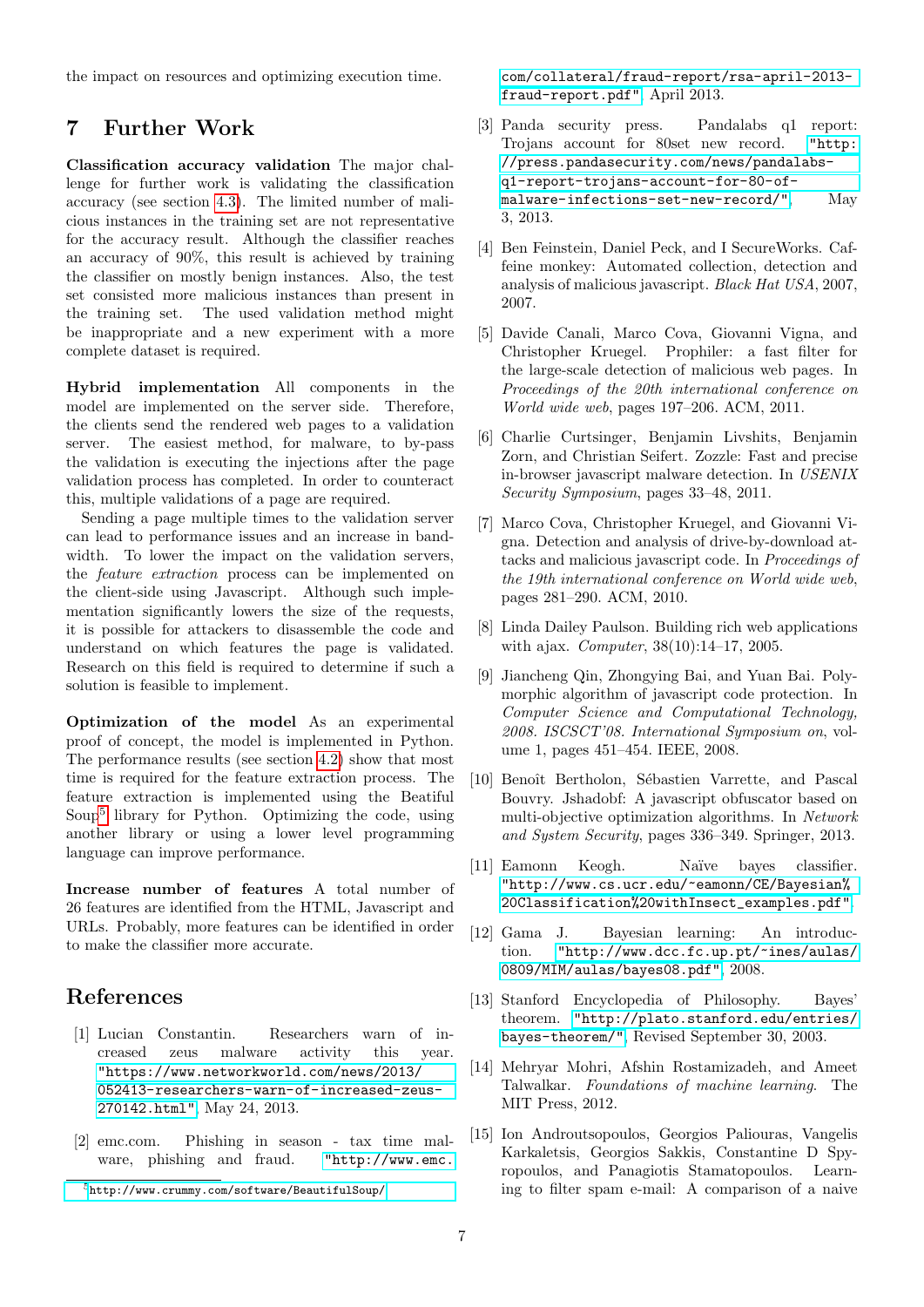bayesian and a memory-based approach. arXiv preprint cs/0009009, 2000.

- <span id="page-7-1"></span>[16] David D Lewis. Naive (bayes) at forty: The independence assumption in information retrieval. In Machine learning: ECML-98, pages 4-15. Springer, 1998.
- <span id="page-7-3"></span>[17] Nicolas Falliere and Eric Chien. Zeus: King of the bots. Symantec Security Respons e (http://bit.  $\frac{ly}{3}VyFV1$ , 2009.
- <span id="page-7-4"></span>[18] Ran Sherstobitoff. Inside the world of the citadel trojan. McAfee Labs, 2013.
- <span id="page-7-5"></span>[19] A Jordan. On discriminative vs. generative classifiers: A comparison of logistic regression and naive bayes. Advances in neural information processing systems, 14:841, 2002.
- <span id="page-7-6"></span>[20] Ron Kohavi et al. A study of cross-validation and bootstrap for accuracy estimation and model selection. In IJCAI, volume 14, pages 1137–1145, 1995.
- <span id="page-7-7"></span>[21] George Forman and Ira Cohen. Learning from little: Comparison of classifiers given little training. In Knowledge Discovery in Databases: PKDD 2004, pages 161–172. Springer, 2004.
- <span id="page-7-11"></span>[22] Ronald R Coifman and M Victor Wickerhauser. Entropy-based algorithms for best basis selection. Information Theory, IEEE Transactions on, 38(2):713– 718, 1992.
- <span id="page-7-8"></span>[23] Fabian Pedregosa, Gaël Varoquaux, Alexandre Gramfort, Vincent Michel, Bertrand Thirion, Olivier Grisel, Mathieu Blondel, Peter Prettenhofer, Ron Weiss, Vincent Dubourg, et al. Scikit-learn: Machine learning in python. The Journal of Machine Learning Research, 12:2825–2830, 2011.

# A Features

### <span id="page-7-0"></span>A.1 Feature Overview

This section describes an overview of the features that are selected from the HTML, Javascript and URLs found in a web page.

# <span id="page-7-2"></span>A.2 Feature Distribution

# B Implementation Details

This section presents an overview of the software that is used to develop the proof of concept.

### B.1 Used Software

- OS: Ubuntu Server 12.04
- Python 2.7.1;
- Python scikit-learn [\[23\]](#page-7-8) (used to implement the Naive Bayes classifier);
- Python  $\text{NumPy}^6$  $\text{NumPy}^6$ ;
- Python Beatiful Soup[7](#page-7-10) (used for the feature extraction)
- Database: MySQL-server 5.5.31.

# B.2 Source Code

The source code developed for the experimental concept is published online as-is at the following location: [https://www.os3.nl/2012-2013/students/](https://www.os3. nl/2012-2013/students/ttimmermans/rp2) [ttimmermans/rp2](https://www.os3. nl/2012-2013/students/ttimmermans/rp2). Be aware that the software is in an experimental state and that it is provided as-is.

<span id="page-7-10"></span><span id="page-7-9"></span><sup>6</sup><http://www.numpy.org> <sup>7</sup><http://www.crummy.com/software/BeautifulSoup/>